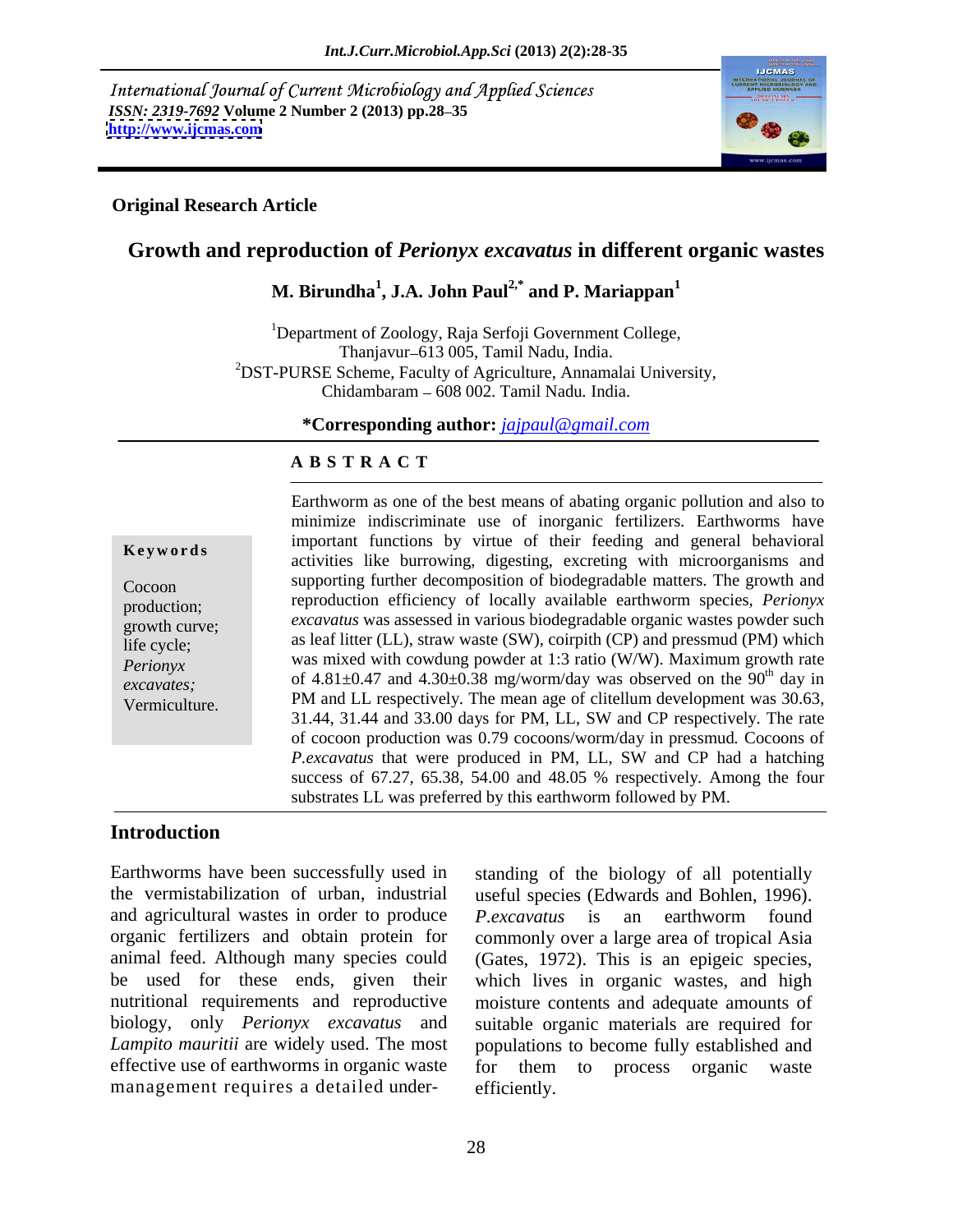In order to encourage earthworm residue free worms can be used as an populations it is important to determine alternate source of protein for poultry birds optimal levels of their food resources. The and fish (Kale, 1993). Hence, the present manure from mammalian herbivores is a study is carried out to find the influence of highly nutritious food source for many some organic wastes on the growth and species of earthworms (Lee, 1985). Works related to the exploitation of indigenous 100 days. earthworms for waste management is scanty in India. Thorough research may help in **Materials and Methods** selecting suitable indigenous vermicomposting species for different Indian regions with distinct climates. earthworms

growth phase and low reproductive rate whereas the epigeic earthworms have a long growth phase and low reproductive rate whereas the epigeic earthworms have short growth phase and high rate of reproduction. This type of variation in the growth and reproduction in earthworms is associated with their ecological strategies. Earthworms are one of the best means of abating organic pollution and also to minimize tanks containing cowdung medium. From indiscriminate use of inorganic fertilizers. The mass culture tanks, fifty healthy adult<br>Although moisture requirements and worms of uniform size were sorted out and Although moisture requirements and worms of uniform size were sorted out and moisture preferences of earthworms are transferred to plastic containers of considered to the physicochemical 45cmx30cmx15cm size filled 2/3 with properties of different organic wastes <sup>cowdung</sup> indicate that these preferences can vary among substrates. Kale and Bano (1994) also showed that the earthworms preferring **Collection**<br>nitrogen rish dist grow faster and produce **substrates** nitrogen rich diet grow faster and produce more cocoons than those feeding on mineralised soil. Even litter feeding worms The growth and reproduction studies were show an order of preference for certain leafy carried out in various organic wastes such as

The knowledge on the biology, food habits and habitat selections of worms are important factors for encouraging culturing of worms for degradation of animal waste, plant residues and wastes from the food processing units. Biomass production of worms on one hand helps to enhance process of waste degradation and on the other hand residue free worms can be used as an reproduction of *P.excavatus* over a period of 100 days.

# **Materials and Methods**

# **Collection and identification of earthworms**

The endogeic earthworms have a long The earthworms were obtained from the The earthworms were obtained from the Department of Biology, Gandhigram Rural Institute, Gandhigram, in live condition along with some humus in plastic containers. The earthworms were mass multiplied using cowdung as the medium.

# **Mass culture of earthworms**

Earthworms were cultured in mass culture the mass culture tanks, fifty healthy adult worms of uniform size were sorted out and transferred to plastic containers of cowdung holding 70-80 percent moisture content.

# **Collection and preparation of organic substrates**

matter (Kale and Krishnamoorthy, 1981). leaf litter (LL), straw waste (SW), coirpith (CP) and pressmud (PM). The organic substrates were selected based on the survey of their availability in huge quantities. All the organic waste substrates were chopped into small pieces and allowed for shade dry. To study the effect of various organic substrates on the growth and reproduction of earthworms, 1:3 ratio of each organic wastes and cowdung powder (sieved powder with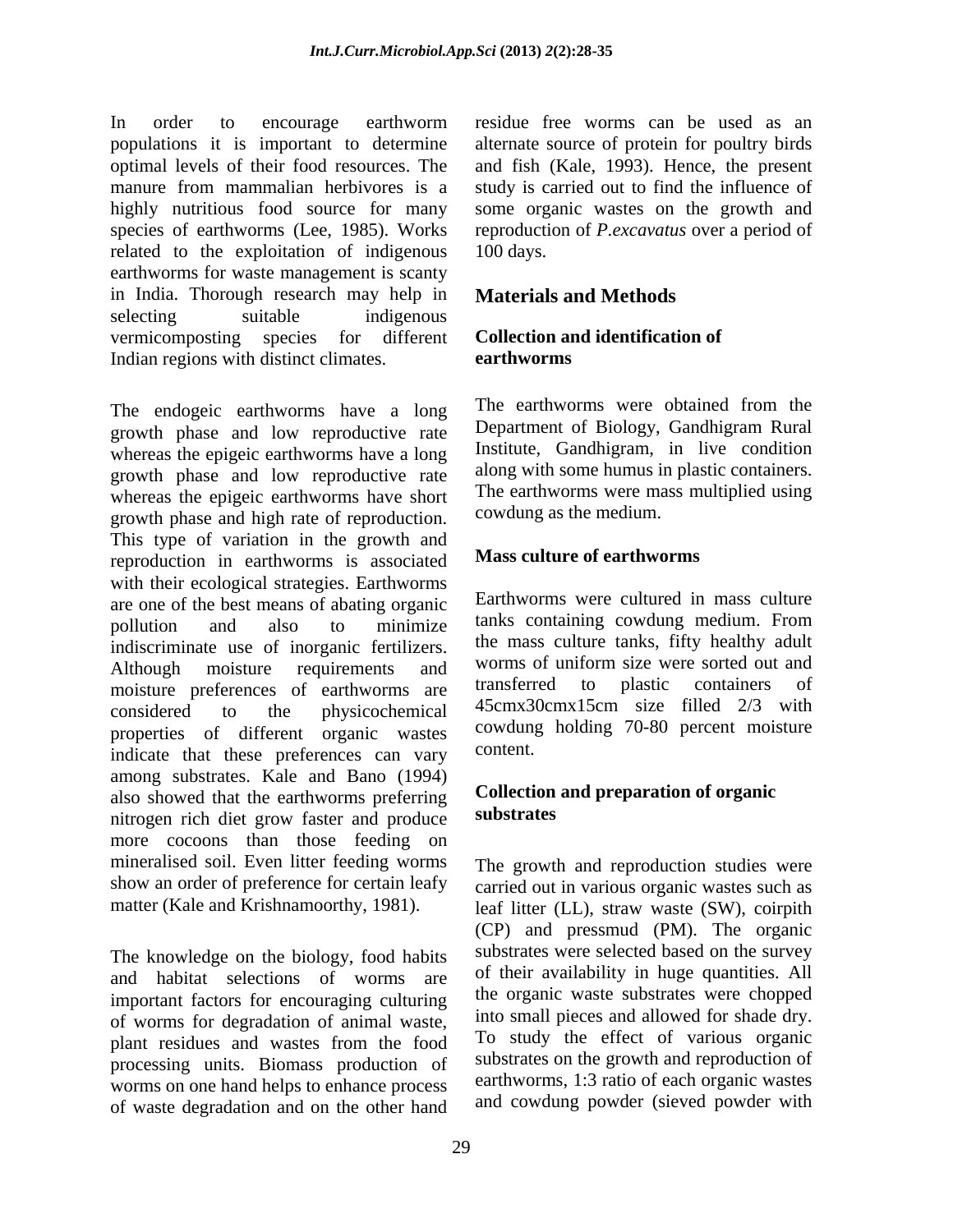particle size of 1000-500  $\mu$ m) were mixed.<br>These substrates were maintained with a experiment (in days) These substrates were maintained with a moisture content of 70 to 80 percent and allowed to stabilize for four days in a rearing chamber.

### **Growth studies**

The containers used for the study measured 12 cm dia x 9 cm height and were fitted with perforated lids. Initially 50 gram of the for *P.excavatus*, for studying the medium was kept in each container. As reproduction parameters. The worms suggested by Hallatt *et al.* (1990), the work cultured in various organic substrates were was started with many replications and, closely watched for the development of afterwards, restricted to minimum numbers clitellum after 15 days of the introduction of (six replication) in order to get accurate the worms until all the worms developed results for statistical authentication. For the clitellum. After the formation of clitellum growth study, the hatchlings were gathered from small containers in which cocoons had been placed to hatch. the biomass of each produced was recorded for each hatchling was measured. Fifteen numbers of experimental setup till the termination of the *P.excavatus* hatchlings were introduced to study. the experimental containers with different substrates which were kept in a rearing Incubation of cocoons chamber at  $27\pm1$ <sup>o</sup>C with relative humidity of 80-85 percent. After 15 days, fresh medium<br>The cocoons recovered from the vermibeds was added to every container. This was repeated every ten days till the termination of the experiment. While adding the fresh medium some of the older substrates were removed and weighed. This was done to maintain the original volume of the medium

The biomass of *P.excavatus* was determined every ten days up to the end of the study. The growth rate of the worms was calculated as per the formula of Mazantseva (1982) as

Growth rate (mg/worm/day) = 
$$
\begin{array}{ccc}\n & \text{Sussrate.} & \text{The percentage of facting} \\
 & \text{success was calculated as follows:} \\
\text{t}_2 - \text{t}_1\n\end{array}
$$

| <b>TTT</b><br>$W_1$             | Initial weight of the worms               | success | r of cocoons incubated<br>Number |  |
|---------------------------------|-------------------------------------------|---------|----------------------------------|--|
| <b>TTT</b><br>$W_{\mathcal{D}}$ | ot the worms<br>$\cdots$<br>ы пе<br>WEILI |         |                                  |  |

- $t_1$  = Age of the worms at the start of the experiment (in days)
- $t_2$  = Age of the worms at the end of the experiment (in days)

#### **Reproduction of earthworms**

A batch of six replicates was separately kept for hatchlings in different organic substrates for *P.excavatus,* for studying the reproduction parameters. The worms clitellum. After the formation of clitellum the substrates were searched for cocoons for every five days and the number of cocoons produced was recorded for each study.

#### **Incubation of cocoons**

in each container.<br>
x 2.5 cm height carrying one gram of given below:<br>
substrate. The percentage of hatching  $W_2-W_1$  success was calculated as follows: The cocoons recovered from the vermibeds produced by *P.excavatus* were separately kept in small containers with their respective composts. From the total cocoons recovered, a batch of 50 cocoons was randomly selected. The cocoons were individually kept in small plastic containers of 2.5 cm dia respective composts and observed for the emergence of hatchlings. The number of hatchlings that emerged from each cocoon and the total number of cocoons that hatched were also recorded separately for each success was calculated as follows:

Where, Number of cocoons hatched  $\blacksquare$  $W_1$  = Initial weight of the worms success Number of cocoons incubated Number of cocoons hatched Percentage of hatching  $=$  ---------------------------------- x 100 success Number of cocoons incubated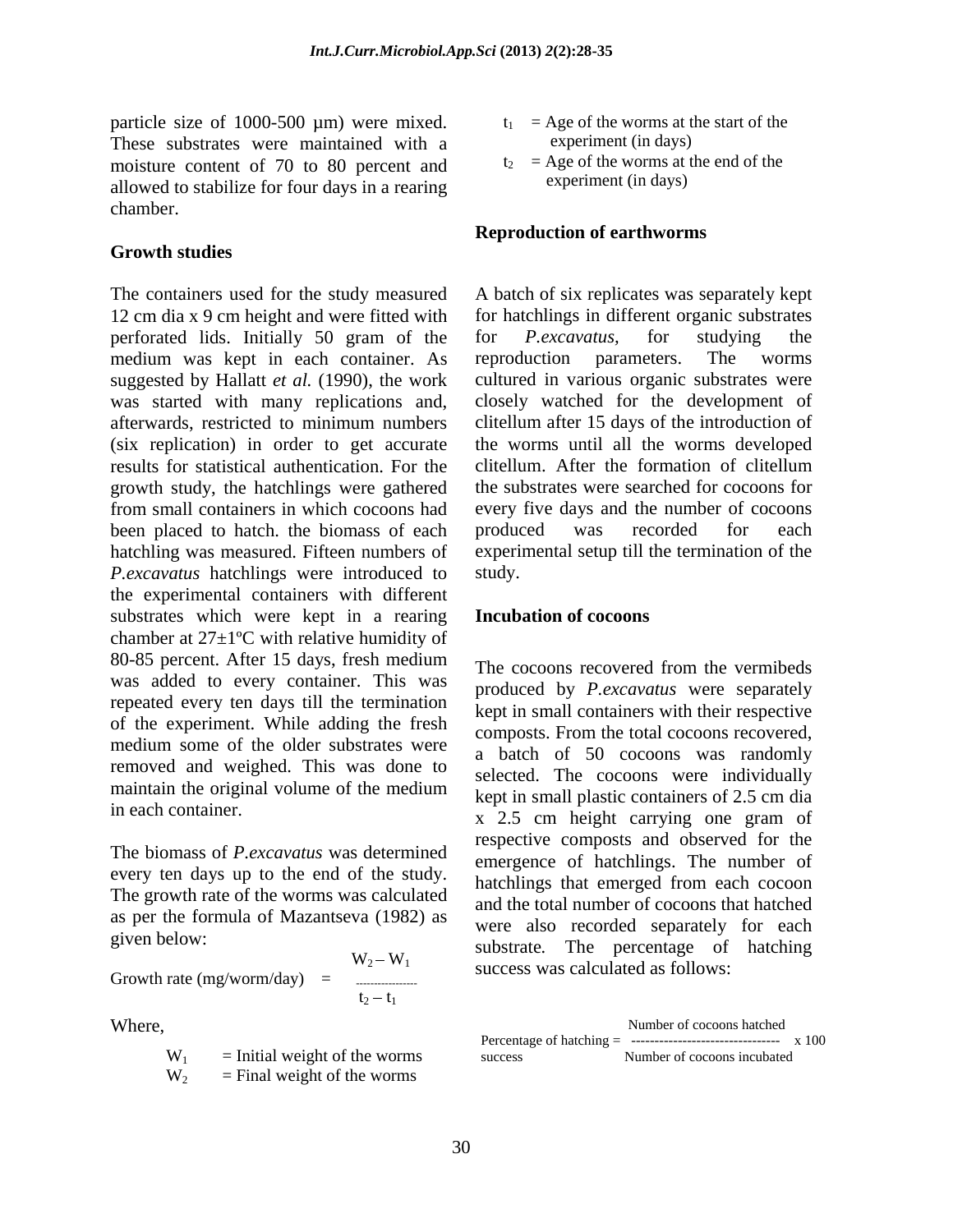The food preference of *P.excavatus* was determined based on the percentage of utilized substrates removed from the  $\frac{2.002 \pm 0.001 \text{ m}}{2.002 \pm 0.000 \text{ m}}$  and  $\frac{1}{2}$  over the study

 $B = Weight of utilized material$  observed between the worms of the worms

The growth rate of *P.excavatus* at various organic wastes over a period of 100 days is given in Table 1. During the first week, the growth was slow, after that, the rate of growth steadily increased and it reached its<br>maximum during the  $80<sup>th</sup>$  day. maximum during the 80<sup>th</sup> day. production of *P.excavatus* cultured in Comparatively very least growth rate was observed in coirpith and cowdung mixture. Maximum growth rate of 4.81 and 4.30 mg/worm/day was observed on the 90<sup>th</sup> day<br>in PM and LL respectively. Maximum in PM and LL respectively. Maximum cocoon production was increased with the growth rate of 3.20 and 2.30 mg/worm/day was observed on the  $80<sup>th</sup>$  day in the SW and CP respectively. In the entire substrates slight gradual decline was observed after  $90<sup>th</sup>$  day. During the whole period of observation, a mean growth rate of 3.43, 3.13, 2.15 and 1.40 mg/worm/day was recorded for the worms cultured in PM, LL, SW and CP respectively. Reinecke and Hallatt (1989) reported a growth rate of *P.excavatus* in various organic substrates is *P* excavatus as  $3.48$  mg over the first  $30$  shown in Table, 3. The maximum biomass *P.excavatus* as 3.48 mg over the first 30 shown in Table. 3. The maximum biomass days at 25<sup>o</sup>C in cattle solids, but, in this was observed in PM i.e., 251.89±15.33mg. days at 25ºC in cattle solids, but, in this study similar growth rate was observed on 50<sup>th</sup> day in PM and LL. identified as detritus feeders that can be

The growth curve for *P.excavatus* in various

**Food preference study** organic substrates is drawn using the different vermibeds.<br>
period, from the initial stage up to 80<sup>th</sup> day, Percentage of  $A - B$  after that the biomass increases was less. food utilization = --------- x 100 The maximum of biomass obtained while A the termination of the experiment was in the Where,  $181.43 \pm 13.61$  and  $148.78 \pm 11.23$  mg for PM, A = Total weigh of organic substrate in the LL, SW and CP respectively. A highly vermibed significant positive correlation at 0.1% was biomass as a marker against the number of days of study (Fig. 1). The initial biomass of the hatchlings subjected to this study was 2.05±0.18 mg/worm. The steady biomass increase was observed all over the study  $\frac{dh}{dx}$ , order of 237.58±19.11, 213.90±17.35, observed between the age and the biomass of the worms.

**Results and Discussion Percentage** of clitellated individuals of th day. production of *P.excavatus* cultured in <sup>th</sup> day days in all the substrates. The cumulative <sup>th</sup> day in the SW and Maximum number of 183 cocoons was *P.excavatus* in various substrates is given in Table 2. The appearance of clitellum is started after 24<sup>th</sup> day at 25°C and continued  $\frac{th}{\text{day}}$  at 25 $\textdegree$ C and continued up to the  $36<sup>th</sup>$  day. The growth and clitellum <sup>th</sup> day. The growth and clitellum development was 28 days for *P.excavatus*  (Hallatt *et al.,* 1990). The cumulative cocoon various organic substrates until the age of 100 days is shown in Fig. 2. *P.excavatus*  started producing cocoons at the age of 28 cocoon production was increased with the increase in the age for all the four substrates. Maximum number of 183 cocoons was observed at the termination of the experiment in PM. The cocoon production was also affected by the food source. CP supports the least growth and reproduction of the earthworm species.

> Maximum individual biomass achieved by *P.excavatus* in various organic substrates is shown in Table. 3. The maximum biomass was observed in PM i.e., 251.89±15.33mg*.* Several earthworm species have been reared in large numbers on organic waste materials. Loehr *et al.* (1984) used sewage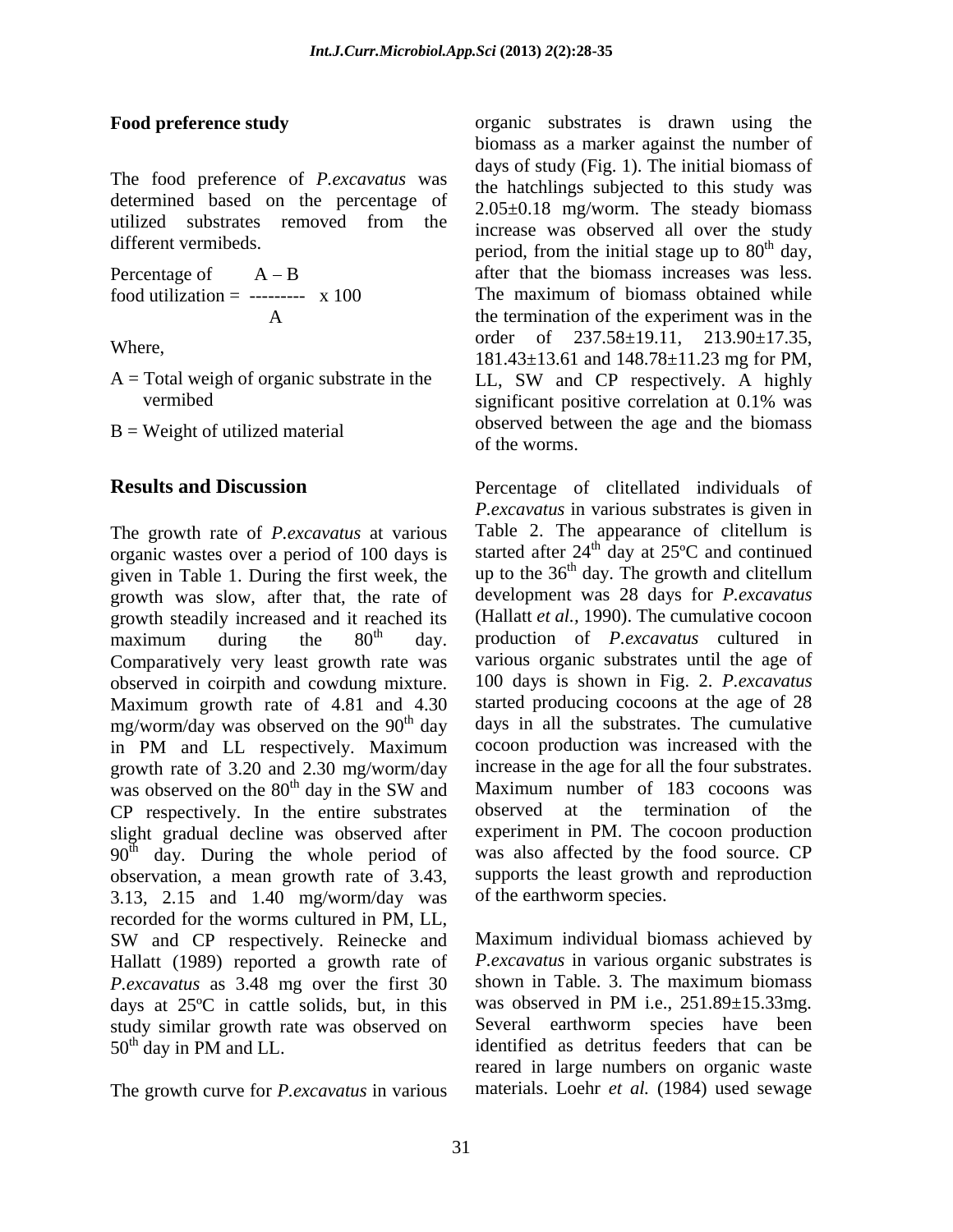| Worm   |                 | Growth rate (mg/worm/day) |                 |                 | 250                      |    |                           |    |                         |                 |    |    |
|--------|-----------------|---------------------------|-----------------|-----------------|--------------------------|----|---------------------------|----|-------------------------|-----------------|----|----|
| Age    | Leaf litter     | Straw waste               | Coirpith        | Pressmud        |                          |    |                           |    |                         |                 |    |    |
| (days) |                 |                           |                 |                 | 200                      |    |                           |    |                         |                 |    |    |
| 10     | $0.95 \pm 0.05$ | $0.73 \pm 0.04$           | $0.26 \pm 0.01$ | $1.09 \pm 0.09$ |                          |    |                           |    |                         |                 |    |    |
| 20     | $1.93 \pm 0.12$ | $0.90 \pm 0.07$           | $0.35 \pm 0.03$ | $1.98 \pm 0.15$ | Mean biomass (mg)<br>150 |    |                           |    |                         |                 |    |    |
| 30     | $2.35 \pm 0.16$ | $1.41 \pm 0.11$           | $0.74 \pm 0.05$ | $2.43 \pm 0.18$ |                          |    |                           |    |                         |                 |    |    |
| 40     | $2.91 \pm 0.23$ | $1.86 \pm 0.14$           | $0.98 \pm 0.07$ | $2.99 \pm 0.25$ | 100                      |    |                           |    |                         |                 |    |    |
| 50     | $3.40 \pm 0.25$ | $2.13 \pm 0.19$           | $1.46 \pm 0.13$ | $3.52 \pm 0.27$ |                          |    |                           |    |                         |                 |    |    |
| 60     | $3.82 \pm 0.32$ | $2.48 \pm 0.25$           | $1.57 \pm 0.13$ | $3.95 \pm 0.29$ | 50                       |    |                           |    |                         |                 |    |    |
| 70     | $3.91 \pm 0.34$ | $2.82 \pm 0.21$           | $2.08 \pm 0.19$ | $4.25 \pm 0.38$ |                          |    |                           |    |                         |                 |    |    |
| 80     | $4.12 \pm 0.35$ | $3.20 \pm 0.29$           | $2.30 \pm 0.17$ | $4.57 \pm 0.33$ | O                        | 10 | 20                        | 30 | 40                      | 50              | 60 | 70 |
| 90     | $4.30 \pm 0.38$ | $3.04 \pm 0.26$           | $2.15 \pm 0.19$ | $4.81 \pm 0.47$ |                          |    |                           |    |                         |                 |    |    |
| 100    | $3.65 \pm 0.31$ | $2.88 \pm 0.27$           | $2.06 \pm 0.18$ | $4.73 \pm 0.44$ |                          |    |                           |    |                         | Worm age (Days) |    |    |
|        |                 |                           |                 |                 |                          |    | $\rightarrow$ Leaf litter |    | - Straw waste - Coirpit |                 |    |    |

# over a period of 100 days

**Table. 2** Percentage of clitellated individuals of *P.excavatus* in

| Incubation  |             | Percentage of clitellate |          |          |
|-------------|-------------|--------------------------|----------|----------|
| Time (days) | Leaf litter | Straw waste              | Coirpith | Pressmud |
| 25          | 2.5         | 2.5                      |          |          |
| 27          | 22.5        | 17.5                     | 5.0      | 5.0      |
| 28          | 40.0        | 32.5                     | 20.0     | 27.5     |
| 29          | 62.5        | 55.0                     | 32.5     | 50.0     |
| 31          | 75.0        | 67.5                     | 57.5     | 67.5     |
| 33          | 87.5        | 80.0                     | 75.0     | 82.5     |
| 35          | 92.5        | 87.5                     | 82.5     | 90.0     |
| 37          | 97.5        | 92.5                     | 90.0     | 95.0     |
| 38          | 100         | 100                      | 97.5     | 100      |
| 39          |             |                          | 100      |          |

#### **Table. 1** Growth rate of *P.excavatus* at various organic wastes over a period of 100 days



various organic substrates **Fig. 2** The cumulative cocoon production of *P.excavatus* in various organic substrates until the age of 100 days

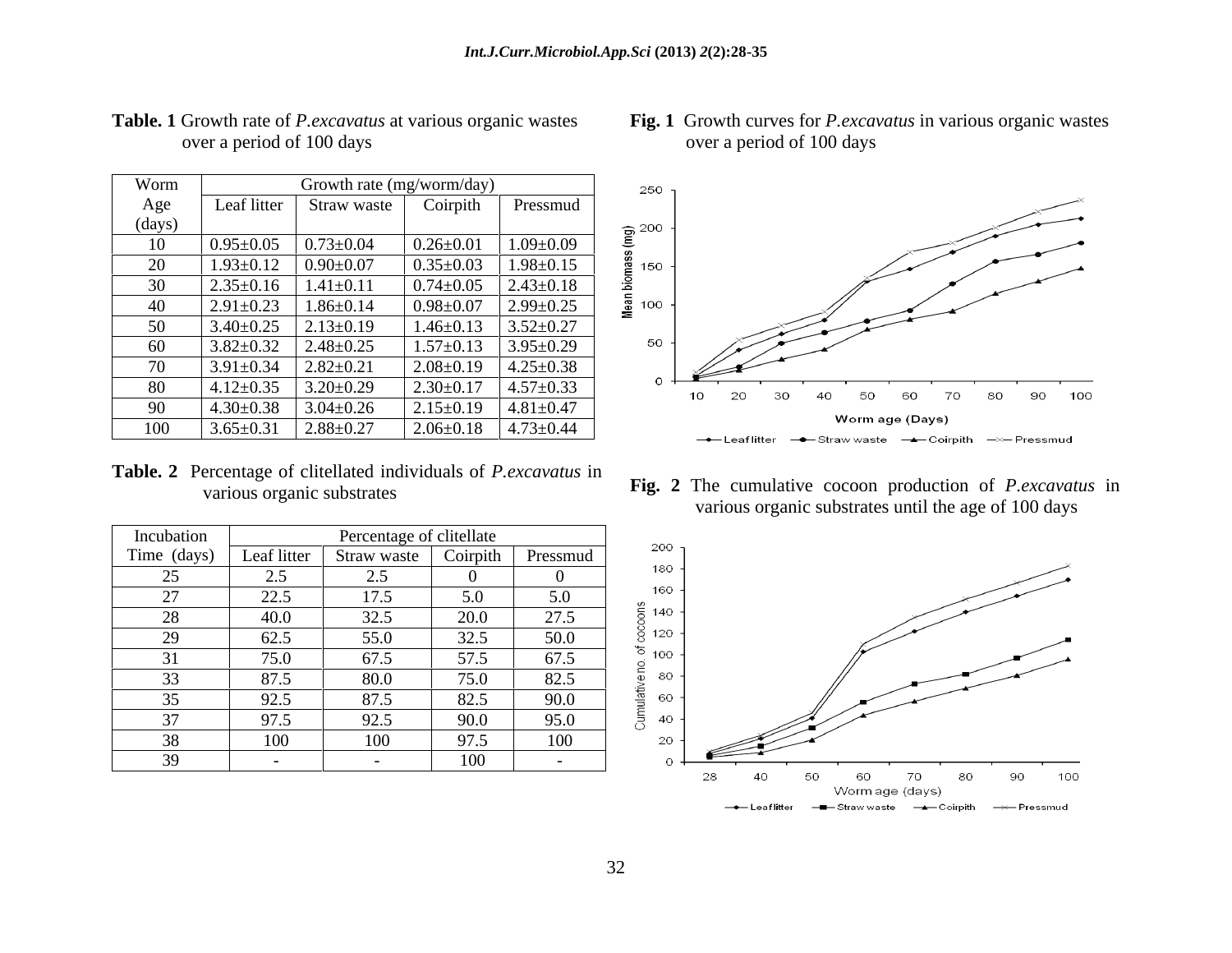| Substrates  | Maximum<br>individual<br>biomass | Mean<br>no of<br>cocoons | Hatching<br>success<br>(%) |    | Percentage of<br>number of<br>  hatchlings/cocoon  <br>_ | $\sim$ | Mean no. of<br>hatchlings/<br>coocon | % of food<br>utilized |
|-------------|----------------------------------|--------------------------|----------------------------|----|----------------------------------------------------------|--------|--------------------------------------|-----------------------|
| Leaf litter | $225.85 \pm 12.66$               | 0.64                     | 65.38                      | 56 | $\circ$                                                  |        | 1.15                                 | $96.5 \pm 6.33$       |
| Straw waste | $195.52 \pm 9.33$                | 0.31                     | 54.00                      | 49 | $\overline{\phantom{0}}$<br>◡                            |        | 1.09                                 | $87.5 \pm 5.00$       |
| Coirpith    | $157.33 \pm 7.00$                | 0.25                     | 48.05                      | 44 |                                                          |        | 1.08                                 | $69.0 \pm 3.66$       |
| Pressmud    | 251.89±15.33                     | 0.79                     | 67.24                      | 55 | 10                                                       |        | 1.21                                 | $91.0 \pm 5.66$       |

**Table. 3** Vermiculture potential of *P.excavatus* in various organic substrates

**Table. 4** Various aspects of the biology of *P.excavatus* in Pressmud

| Sl.no Parameters                              | P.excavatus |
|-----------------------------------------------|-------------|
| Duration of life cycle (days)                 | ±48         |
| Growth rate (mg/worm/day)                     | 3.43        |
| Appearance of clitellum (days)                | $\pm 25$    |
| Commencement of cocoon production (days)      | ±28         |
| Rate of cocoon production (cocoon/worm/day)   | 0.82        |
| Incubation period (days)                      | ±19         |
| Hatching success in compost (%)               | 67.27       |
| Mean number of hatchlings/cocoon              | 1.21        |
| Number of hatchlings produced from one cocoon | $1 - 3$     |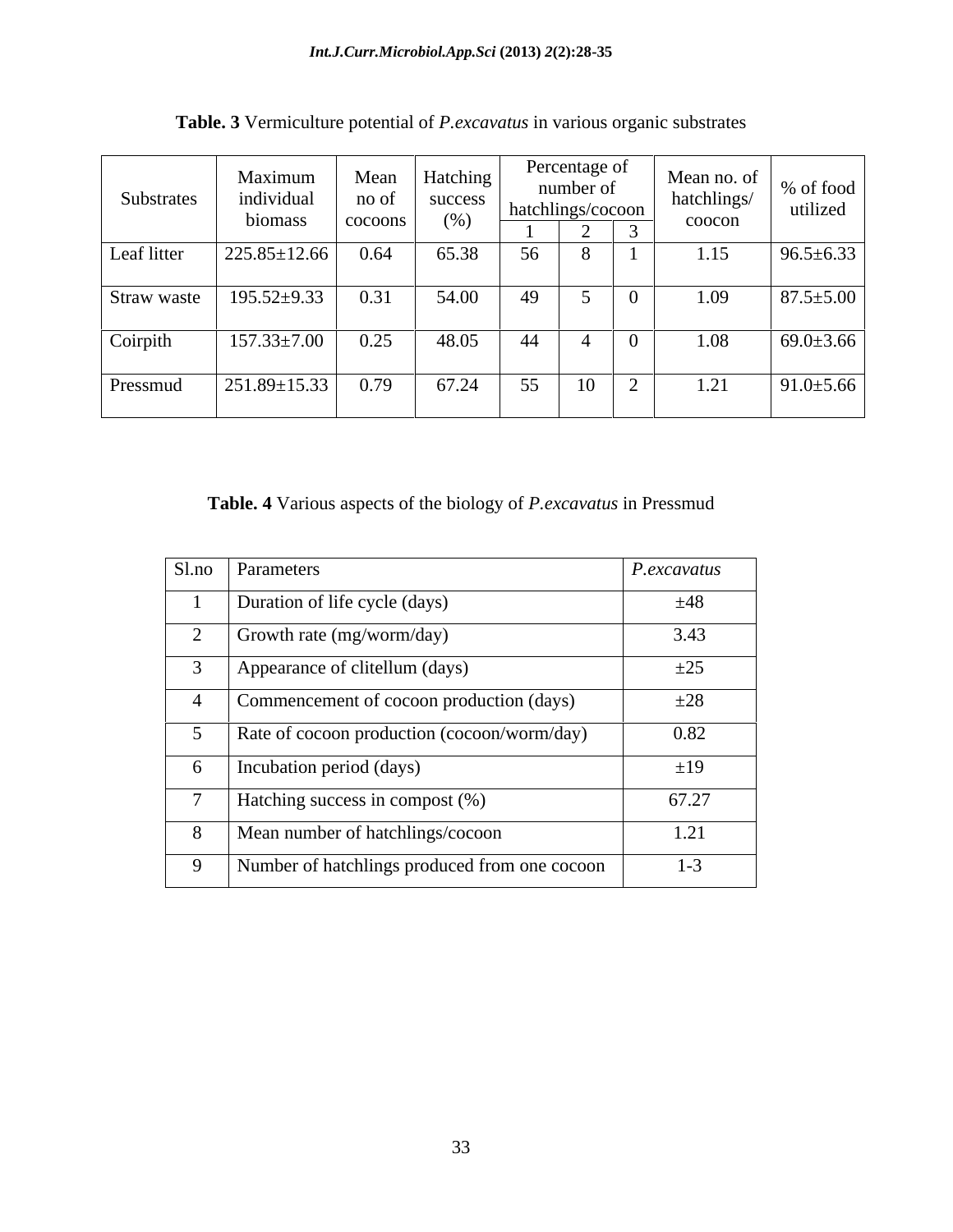sludge as food source and reported that The life cycle of *P.excavatus* is given in *P.excavatus* reached its maximum biomass Table 4. Total duration of the life cycle of after approximately 100 days. Their *P.excavatus* was ±48 days. The incubation observation falls in line with theseresults. period of cocoons of *P.excavatus* was ±19 The average rate of cocoon production was days. The majority of the cocoons hatched high in PM (0.79 cocoon/worm/day). The only one hatchling. Bhattacharjee and mean number of cocoons produced per Chaudhuri (1998) reported that high rate worm per day of 0.82 at 25ºC in the cattle of cocoon production coupled with short solids (Edwards *et al.,* 1998). The incubation period in *P.excavatus* are important difference between rates of indicative of their potential for utilization cocoon production in the organic in vermiculture based biotechnology. substrates must be related to the quality of Abbott (1980) reported that when the the waste, which was one of the factors indigenous earthworm, *P.excavatus,* was determining the time taken to reach sexual maturation and for the onset of the exotic earthworm *E.eugeniae*, the reproduction (Neuhauser *et al.,* 1979; population of *P.excavatus* was gradually Edwards, 1998). Knieriemen (1985) replaced, and it indicates the competition reported a mean of 0.33 cocoons per worm among the earthworm species, probably per day at 27ºC. Cocoons of *P.excavatus*  that were produced in PM, LL, SW and CP had a hatching success of 67.24, 65.38, is that they preserve the native diversity of 54.00 and 48.05 % respectively. Kale *et al.* (1982) and Loehr *et al.* (1984) determined figures of 67 and 50 % respectively. Conclusion Reinecke *et al.* (1992) observed the hatching success of 72 % in cattle dung at Based on the observations of the growth 25ºC for *P.excavatus.*

The percentages of cocoon delivering mumber of cocoons/worm/day, food specific numbers of hatchlings at various preference study, hatchling success and organic substrates are also given in Table mean number of hatchlings/cocoon of four 3. An average of 44 to 56 % of cocoons different organic substrates, it is concluded produced one hatchling, 4 to 10 % that *P.excavatus* is efficient for the produced two hatchlings and 1 to 2 % produced three hatchlings. Mean number of hatchlings per cocoon in various organic substrates was 1.08 to 1.21 hatchlings per cocoon. Reinecke *et al.* References (1992) also observed similar type of hatching success and mean number of Abbott, I., 1980. Influence of population hatchlings per cocoon. After the density on earthworms. Soil Biol. termination of experiment, the food utilized by the earthworm was calculated Bhattacharjee, G., and Chaudhuri. P.S. to find out the food preference. Among the four substrates LL is preferred by these earthworms followed by PM.  $\qquad \qquad$  of the National Seminar on

only one hatchling. Bhattacharjee and introduced in a mixed culture along with for food. The advantages of using native worms are many and notable among them the earthworms.

# **Conclusion**

rate, worm biomass, formation of clitellum, cocoon production, the mean number of cocoons/worm/day, food different organic substrates, it is concluded that *P.excavatus* is efficient for the vermiculture in various organic wastes like LL, SW, CP and PM.

# **References**

- Biochem. 11: 523-530.
- 1998. Studies on cocoons of some tropical earthworms. In: Proceedings of the National Seminar on